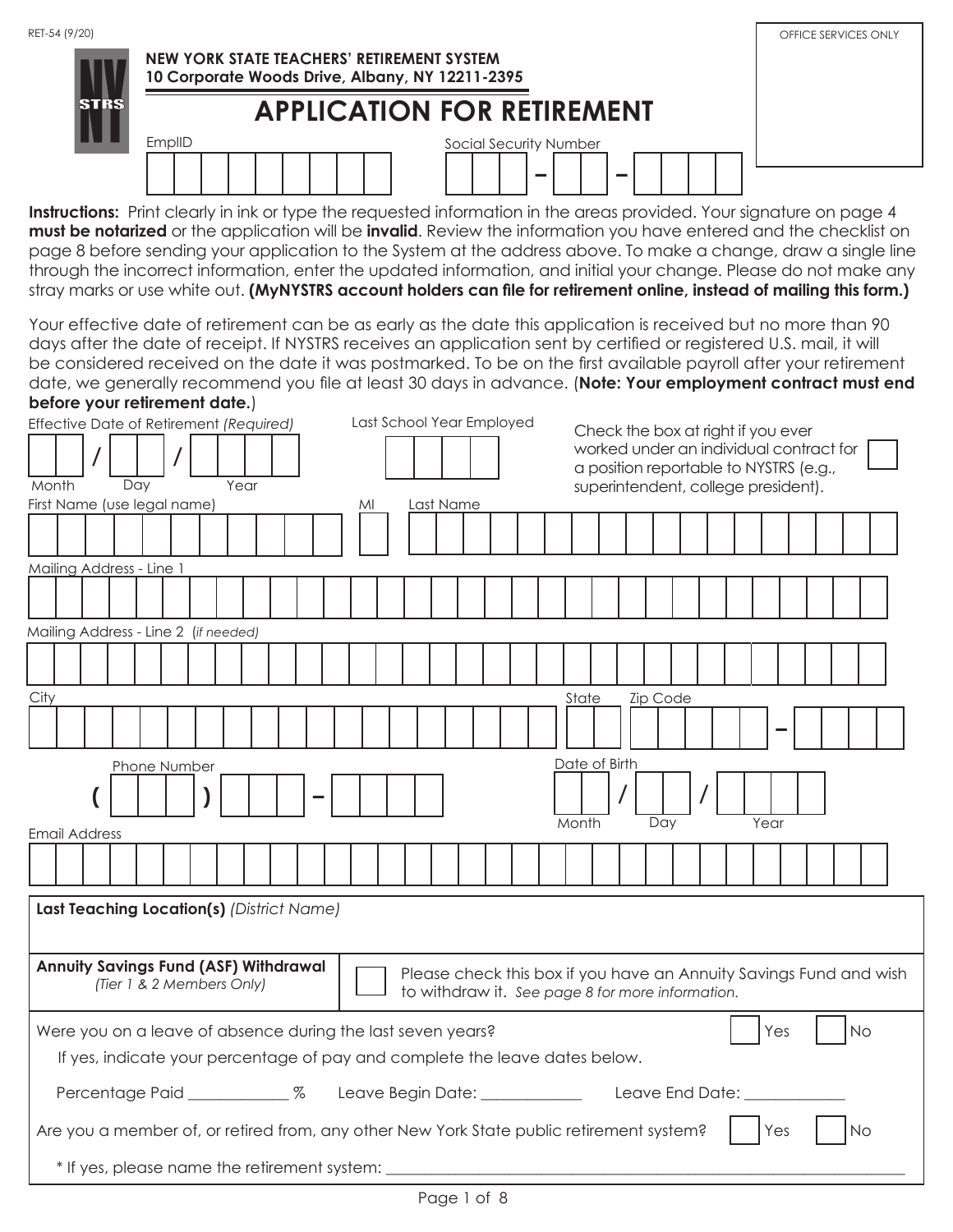| RET-54 (9/20) | EmplID |  |  |  |  |  | Social Security Number |  |        |  |  |  |
|---------------|--------|--|--|--|--|--|------------------------|--|--------|--|--|--|
|               |        |  |  |  |  |  |                        |  | $\sim$ |  |  |  |

If you are critically ill and die before your retirement date of the illness you list below, we will provide your beneficiary with the highest benefit allowed to be paid under the disability retirement formula if you:

- 1. State your illness:
- 2. Select below either the Declining Reserve 4% (Tier 1 Members Only) or the Largest Non-Declining Lump Sum Payment to a Beneficiary (All Tiers except Tier 3 members retiring under Article 14).
- 3. Complete the Designation of Beneficiary section on pages 3 and 4.
- 4. Return the notarized form to NYSTRS, and NYSTRS receives the form prior to your death.

# **RETIREMENT BENEFIT ELECTION**

Review the descriptions of the benefit payment options below and check the box next to the one option you choose to elect. You may check *only one* box. No matter which option you elect, **you** receive monthly benefits for life. **Your option election will be irrevocable 30 days after your retirement.** If you have a Domestic Relations Order (DRO) on file, your ability to elect certain options may be limited. General information regarding DROs is available in the Domestic Relations Order publication on our website (NYSTRS.org).

| Maximum                                                                     | I elect to receive the largest possible benefit. All benefits stop at my death.<br>I cannot designate a beneficiary if I choose this option.                                                                                                                                                                                                                                                                                                                                                                                                                                                                                                                              |
|-----------------------------------------------------------------------------|---------------------------------------------------------------------------------------------------------------------------------------------------------------------------------------------------------------------------------------------------------------------------------------------------------------------------------------------------------------------------------------------------------------------------------------------------------------------------------------------------------------------------------------------------------------------------------------------------------------------------------------------------------------------------|
| <b>Survivor Options*</b><br>100%<br>50%<br>75%<br>25%                       | I elect to receive a <b>reduced</b> lifetime benefit based on my life expectancy and the life expectancy<br>of my beneficiary. If my beneficiary survives me, (s)he will receive the designated percentage of<br>my reduced benefit throughout his/her lifetime. NYSTRS requires proof of the date of birth of my<br>beneficiary. Under these options, if my spouse is my surviving beneficiary, (s)he will receive 50%<br>of the COLA to which I would have been entitled. I must designate only one primary beneficiary<br>under these options. Contingent beneficiaries are not allowed.                                                                               |
| Pop-up Survivor Options*<br>100%<br>50%<br>75%<br>25%                       | I elect to receive a <b>reduced</b> lifetime benefit based on my life expectancy and the life expectancy<br>of my beneficiary. If my beneficiary survives me, (s) he will receive the designated percentage<br>of my reduced benefit throughout his/her lifetime. My benefit will increase to the Maximum if my<br>beneficiary predeceases me. NYSTRS requires proof of the date of birth of my beneficiary. Under<br>these options, if my spouse is my surviving beneficiary, (s)he will receive 50% of the COLA to which<br>I would have been entitled. I must designate only one primary beneficiary under these options.<br>Contingent beneficiaries are not allowed. |
| <b>Guarantee Options</b><br>5-Year<br>10-Year                               | elect to receive a <b>reduced</b> lifetime benefit. If I die within 5 or 10 years of my date of retirement, my<br>beneficiary will receive the same monthly payment I was receiving for the remainder of the 5 or 10<br>year period. If I live beyond the selected guarantee period, the benefit will stop at my death. If my<br>primary beneficiary begins to receive payments and dies before the guarantee period expires, the<br>commuted value of any installments due are paid in a lump sum to my contingent beneficiary. I<br>must designate only one primary and may designate multiple contingent beneficiaries.                                                |
| <b>Largest Non-Declining</b><br><b>Lump Sum Payment</b><br>to a Beneficiary | I elect to receive a reduced lifetime benefit. At my death the largest possible fixed lump sum<br>will be <b>paid to my beneficiary</b> . I may designate <i>multiple</i> primary and/or contingent beneficiaries.<br>To leave a smaller lump-sum payment, I may elect the Alternative Option instead. If I am a<br>Tier 1 member, although the payment to the beneficiary will be less than the reserve under<br>the Declining Reserve 4% option, the lump sum under this option does not decline over time.<br>This option is not available to me if I am a Tier 3 member retiring under Article 14.                                                                    |
| <b>Annuity Reserve</b><br>(Tier 1 & 2 Only)                                 | I elect to receive a reduced lifetime benefit that includes the annuitization of my Annuity Reserve<br>balance. If I die before receiving my full Annuity Reserve, the lump sum balance will be paid to<br>my beneficiary. Otherwise, all payments will stop at my death. I may designate multiple primary<br>and/or contingent beneficiaries.                                                                                                                                                                                                                                                                                                                            |
| <b>Declining Reserve 4%</b><br>(Tier 1 Only)                                | I elect to receive a reduced lifetime benefit. I understand that if my death occurs before my<br>Total Reserve has been paid, the balance will be paid in a lump sum to my beneficiary. If my<br>death occurs after my Total Reserve has been paid, all payments stop at my death. I may<br>designate <b>multiple</b> primary and/or contingent beneficiaries.                                                                                                                                                                                                                                                                                                            |
| <b>Alternative Option*</b>                                                  | I may request any variation of a Lump Sum Death Benefit, Guarantee, Survivor or Pop-up Survivor<br>Option that is reasonable and can be computed actuarially. However, if I am a Tier 3 member<br>electing to retire under Article 14, I may only request an Alternative that provides a Survivor Option<br>of 1% to 90% at my death. Please provide a specific description:                                                                                                                                                                                                                                                                                              |

**\***Per the Internal Revenue Code, the percentage available under a Survivor option or Pop-Up Survivor option may be limited when the beneficiary named is not the member's spouse and the beneficiary is more than 10 years younger than the member.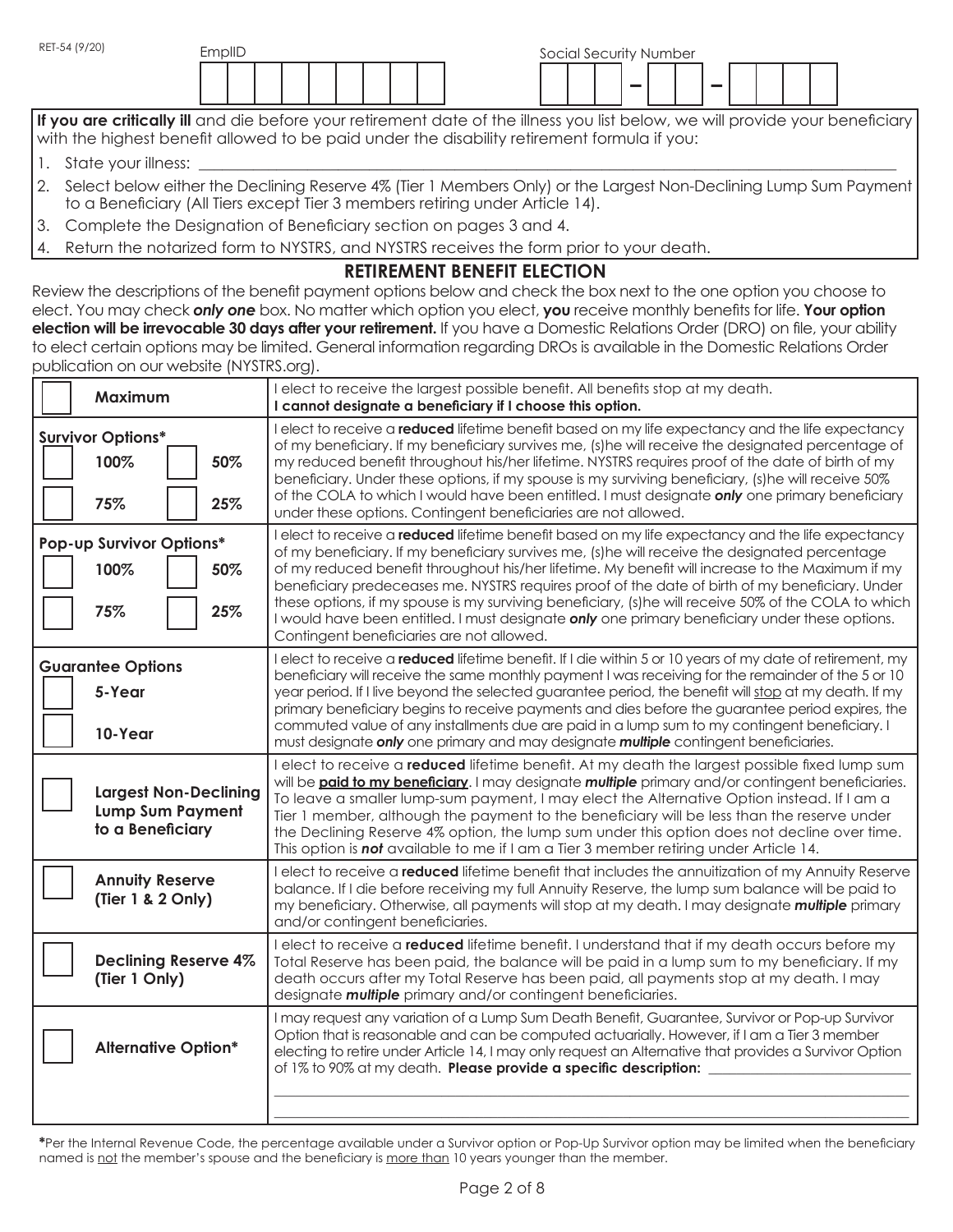| RET-54 (9/20) | EmplID |  |  |  |  | Social Security Number |  |  |               |  |  |
|---------------|--------|--|--|--|--|------------------------|--|--|---------------|--|--|
|               |        |  |  |  |  |                        |  |  | $\rightarrow$ |  |  |

# **DESIGNATION OF BENEFICIARY**

Please indicate below (and on page 4 if needed) the beneficiary(ies) for your benefit. *Do not* complete this beneficiary section if you elected the **Maximum** benefit on page 2. If you elected a Survivor or Pop-up Survivor Option, you may elect *only one* beneficiary. In all cases, page 4 must be *signed* and *notarized* in order for the application to be valid.

| <b>Name and Address of Beneficiary</b> |         |       |                                                                                                                                                                                                |      |                         |  |       |              |                                           |  |  |  |  |
|----------------------------------------|---------|-------|------------------------------------------------------------------------------------------------------------------------------------------------------------------------------------------------|------|-------------------------|--|-------|--------------|-------------------------------------------|--|--|--|--|
| <b>Check One:</b>                      | Primary |       | Contingent                                                                                                                                                                                     |      |                         |  |       |              |                                           |  |  |  |  |
| First Name (use legal name)            |         |       |                                                                                                                                                                                                | MI   | Last Name               |  |       |              |                                           |  |  |  |  |
|                                        |         |       |                                                                                                                                                                                                |      |                         |  |       |              |                                           |  |  |  |  |
| Mailing Address - Line 1               |         |       |                                                                                                                                                                                                |      |                         |  |       |              |                                           |  |  |  |  |
|                                        |         |       |                                                                                                                                                                                                |      |                         |  |       |              |                                           |  |  |  |  |
| Mailing Address - Line 2 (if needed)   |         |       |                                                                                                                                                                                                |      |                         |  |       |              |                                           |  |  |  |  |
|                                        |         |       |                                                                                                                                                                                                |      |                         |  |       |              |                                           |  |  |  |  |
| <u>City</u>                            |         |       |                                                                                                                                                                                                |      |                         |  |       | <b>State</b> | Zip Code                                  |  |  |  |  |
|                                        |         |       |                                                                                                                                                                                                |      |                         |  |       |              |                                           |  |  |  |  |
| Date of Birth                          |         |       |                                                                                                                                                                                                |      |                         |  |       |              | <b>Beneficiary Social Security Number</b> |  |  |  |  |
| $\prime$                               |         |       |                                                                                                                                                                                                | Male | Female                  |  |       |              |                                           |  |  |  |  |
| Day<br>Month                           | Year    |       |                                                                                                                                                                                                |      |                         |  |       |              |                                           |  |  |  |  |
|                                        |         |       |                                                                                                                                                                                                |      |                         |  |       |              |                                           |  |  |  |  |
| Relationship:                          | Spouse  | Child |                                                                                                                                                                                                |      | Other (Specify): ______ |  |       |              |                                           |  |  |  |  |
|                                        |         |       |                                                                                                                                                                                                |      |                         |  |       |              |                                           |  |  |  |  |
| <b>Name and Address of Beneficiary</b> |         |       | Do not complete this section if you elected the Maximum, Survivor or Pop-up Survivor option. If<br>you have already entered the person as a beneficiary above, do not repeat the person's name |      |                         |  |       |              |                                           |  |  |  |  |
| <b>Check One:</b>                      | Primary |       | and information here.<br>Contingent                                                                                                                                                            |      |                         |  |       |              |                                           |  |  |  |  |
| First Name (use legal name)            |         |       |                                                                                                                                                                                                | MI   | Last Name               |  |       |              |                                           |  |  |  |  |
|                                        |         |       |                                                                                                                                                                                                |      |                         |  |       |              |                                           |  |  |  |  |
| Mailing Address - Line 1               |         |       |                                                                                                                                                                                                |      |                         |  |       |              |                                           |  |  |  |  |
|                                        |         |       |                                                                                                                                                                                                |      |                         |  |       |              |                                           |  |  |  |  |
| Mailing Address - Line 2 (if needed)   |         |       |                                                                                                                                                                                                |      |                         |  |       |              |                                           |  |  |  |  |
|                                        |         |       |                                                                                                                                                                                                |      |                         |  |       |              |                                           |  |  |  |  |
|                                        |         |       |                                                                                                                                                                                                |      |                         |  |       |              |                                           |  |  |  |  |
| <b>City</b>                            |         |       |                                                                                                                                                                                                |      |                         |  | State |              | Zip Code                                  |  |  |  |  |
| Date of Birth                          |         |       |                                                                                                                                                                                                |      |                         |  |       |              | <b>Beneficiary Social Security Number</b> |  |  |  |  |
| Month<br>Day                           | Year    |       |                                                                                                                                                                                                | Male | Female                  |  |       |              |                                           |  |  |  |  |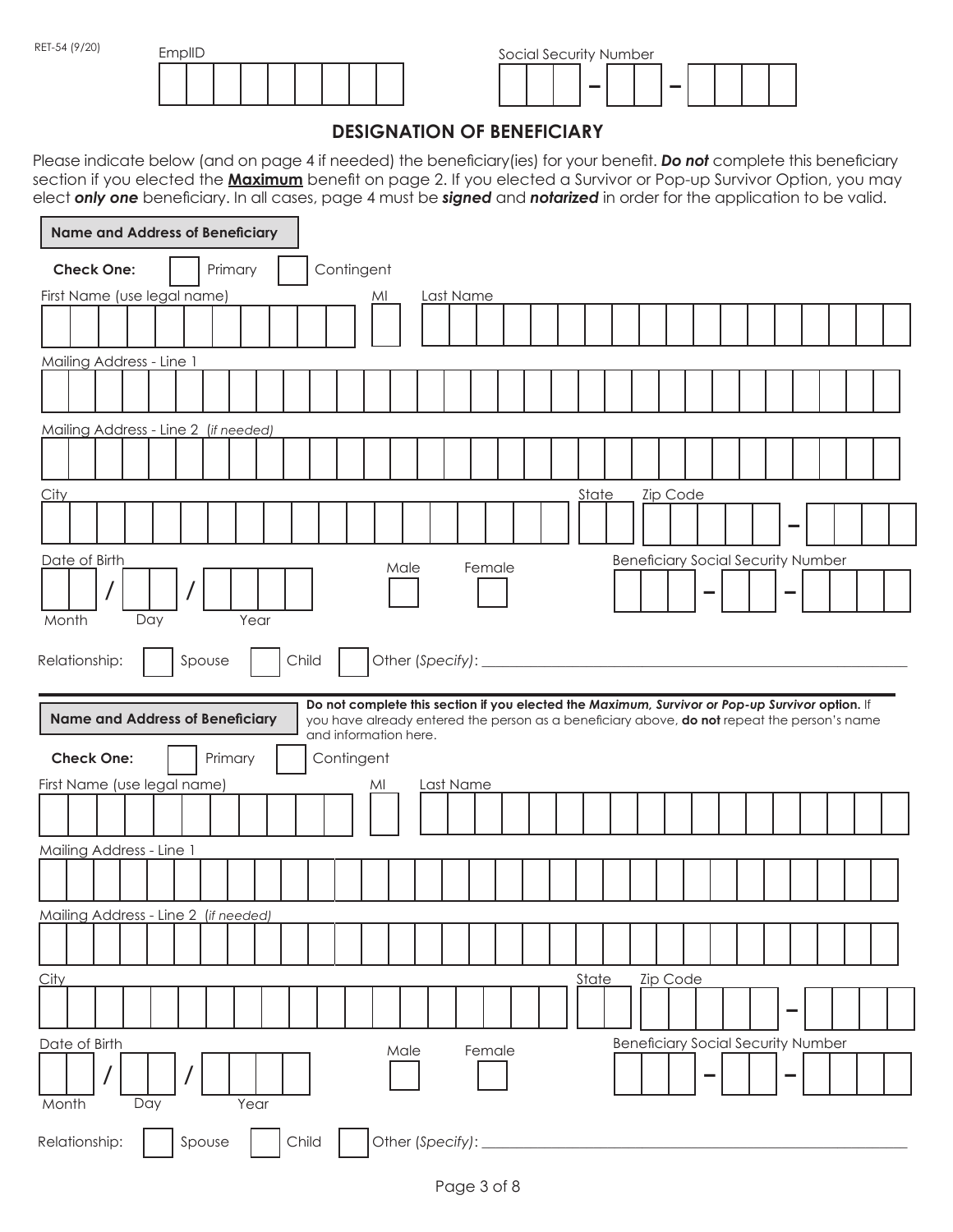| RET-54 (9/20)                          | EmplID  |                                                                                                                                                                                                                             | Social Security Number |                                           |  |
|----------------------------------------|---------|-----------------------------------------------------------------------------------------------------------------------------------------------------------------------------------------------------------------------------|------------------------|-------------------------------------------|--|
| <b>Name and Address of Beneficiary</b> |         | Do not complete this section if you elected the Maximum, Survivor or Pop-up Survivor option. If<br>you have already entered the person as a beneficiary on page 3, do not repeat the person's<br>name and information here. |                        |                                           |  |
| <b>Check One:</b>                      | Primary | Contingent                                                                                                                                                                                                                  |                        |                                           |  |
| First Name (use legal name)            |         | Last Name<br>MI                                                                                                                                                                                                             |                        |                                           |  |
|                                        |         |                                                                                                                                                                                                                             |                        |                                           |  |
| Mailing Address - Line 1               |         |                                                                                                                                                                                                                             |                        |                                           |  |
|                                        |         |                                                                                                                                                                                                                             |                        |                                           |  |
| Mailing Address - Line 2 (if needed)   |         |                                                                                                                                                                                                                             |                        |                                           |  |
|                                        |         |                                                                                                                                                                                                                             |                        |                                           |  |
| City                                   |         |                                                                                                                                                                                                                             | State                  | <b>Zip Code</b>                           |  |
|                                        |         |                                                                                                                                                                                                                             |                        |                                           |  |
| Date of Birth                          |         | Male                                                                                                                                                                                                                        | Female                 | <b>Beneficiary Social Security Number</b> |  |
|                                        |         |                                                                                                                                                                                                                             |                        |                                           |  |
| Day<br>Month                           | Year    |                                                                                                                                                                                                                             |                        |                                           |  |
| Relationship:                          | Spouse  | Child<br>Other (Specify):                                                                                                                                                                                                   |                        |                                           |  |

## **Loan Payments**

If you want to repay all or a part of an outstanding loan, NYSTRS must receive payment within 30 days of your effective date of retirement. Any payments received after the 30-day time period will not be credited to the outstanding loan balance. If you have an outstanding loan, you should contact NYSTRS before retiring to discuss your situation. If you are a Tier 3-6 member and don't repay your loan, your lifetime *benefit will be reduced*, and the outstanding loan will likely be a *taxable distribution*.

#### **Membership Reinstatement**

If you held an earlier date of membership in any NYS public retirement system, your current membership may be reinstated to the earlier date. If you feel you may benefit from reinstatement, please contact NYSTRS. If you are a Tier 3-6 member reinstating to Tier 1 or 2, you must repay any outstanding loan balance within 30 days of your effective date of retirement or you *will not be able* to reinstate.

#### **Prior Service**

By filing this application you retain eligibility for any of the following: uncredited prior/military service, reinstatement, and uncredited membership service in another NYS public retirement system if that membership had ceased prior to retirement. It is necessary for you to provide verification of this service in order to complete this claim. Verification forms are available on our website (NYSTRS.org).

#### **Transfers**

Before your date of retirement, if you have an active membership in another NYS public retirement system, *it may be* eligible for transfer to NYSTRS. It is *not always* in a member's best interest to transfer so discuss this with both retirement systems first. If you do wish to transfer, you *must* file your transfer application with the system from which you wish to transfer.

#### *\*\* This form must be signed and acknowledged before a Notary Public in order to be valid \*\**

| Signature of<br><b>Applicant</b> |                                                                                                                                                                                                                                                                                                                                                                                                                                           |                          |                                       |  |
|----------------------------------|-------------------------------------------------------------------------------------------------------------------------------------------------------------------------------------------------------------------------------------------------------------------------------------------------------------------------------------------------------------------------------------------------------------------------------------------|--------------------------|---------------------------------------|--|
|                                  |                                                                                                                                                                                                                                                                                                                                                                                                                                           |                          |                                       |  |
|                                  | before me the undersigned, personally appeared<br>personally known to me or proved to me on the basis of satisfactory evidence to be the individual whose name is subscribed to the within<br>instrument, and acknowledged to me that he/she executed the same in his/her capacity, and that by his/her signature on the instrument, the<br>individual, or the person upon behalf of which the individual acted, executed the instrument. | (Print Applicant's Name) |                                       |  |
|                                  |                                                                                                                                                                                                                                                                                                                                                                                                                                           |                          | Affix Stamp (include expiration date) |  |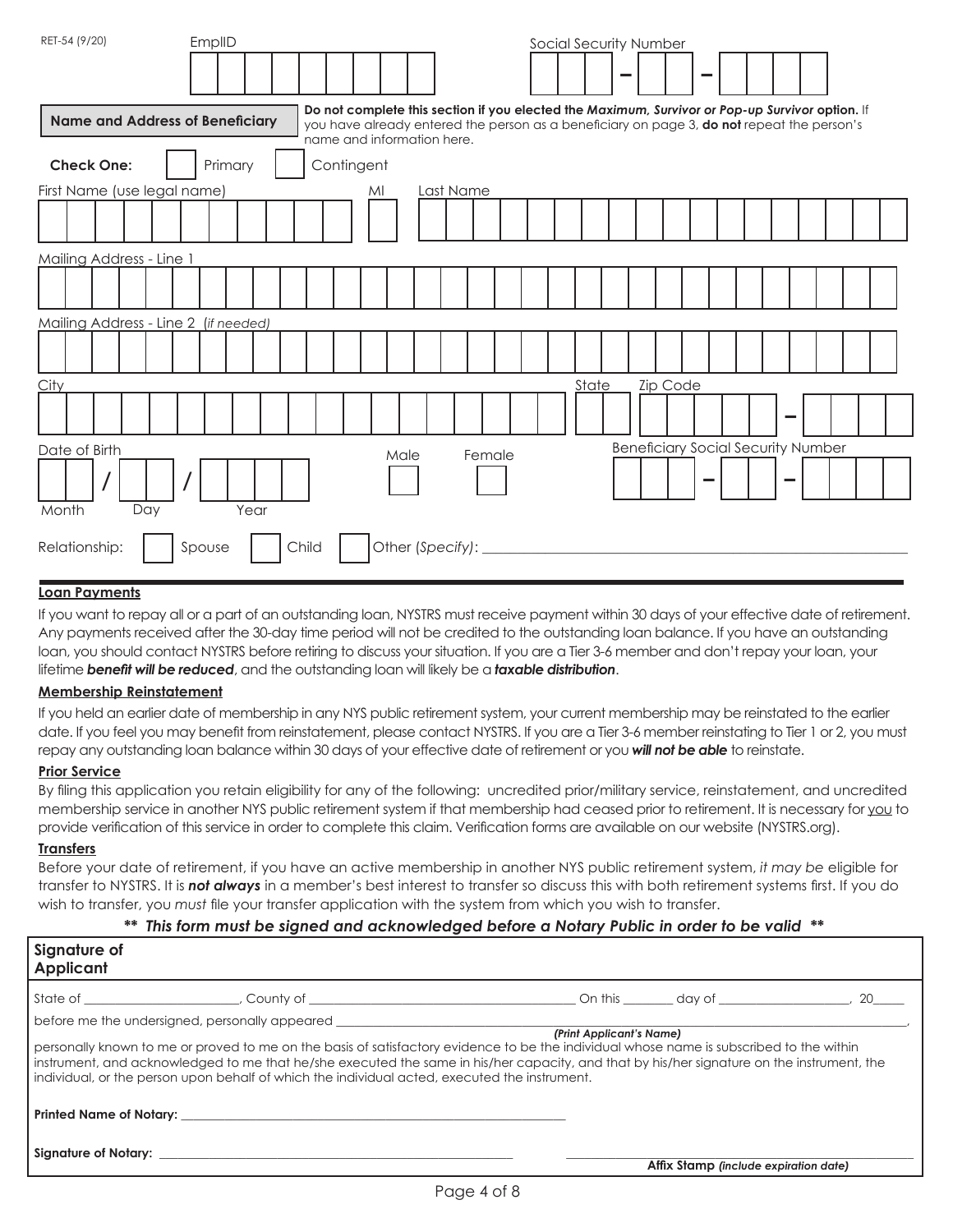GRE-54 (4/20) **CRE-54 (4/20) CRE-54 (4/20) CRE-54 (4/20) CRE-54 (4/20) CRE-54 (4/20)** 

|  | STRS |
|--|------|
|  |      |

## **NEW YORK STATE TEACHERS' RETIREMENT SYSTEM 10 Corporate Woods Drive, Albany, NY 12211-2395 Fax: (518) 447-4749**

# **DIRECT DEPOSIT AUTHORIZATION AGREEMENT**

Complete the information requested below and make a copy of this form for your records. If you are signing as a benefit recipient's Guardian or agent under a Power of Attorney, or need assistance completing this form, refer to the *Direct Deposit Authorization Fact Sheet* (GRE-54.1) on our website at NYSTRS.org.

☐ *Check this box if the direct deposit will go to a foreign bank or the entire amount will be forwarded from a domestic bank to a foreign bank.*

| <b>EmplID</b> |                   |                                                                                                                                                                                                                                                                             |         |  |  |                          |        |  | <b>Social Security Number</b> |                  |                              |                                                             |  |                |     |                          |                 |    | Last Six Digits of |   | <b>Old Bank Account Number</b> |   |                                             |                                                                                                                                 |
|---------------|-------------------|-----------------------------------------------------------------------------------------------------------------------------------------------------------------------------------------------------------------------------------------------------------------------------|---------|--|--|--------------------------|--------|--|-------------------------------|------------------|------------------------------|-------------------------------------------------------------|--|----------------|-----|--------------------------|-----------------|----|--------------------|---|--------------------------------|---|---------------------------------------------|---------------------------------------------------------------------------------------------------------------------------------|
|               |                   |                                                                                                                                                                                                                                                                             |         |  |  |                          |        |  |                               |                  |                              |                                                             |  |                |     |                          |                 | X. | X                  | X | X.                             | X |                                             |                                                                                                                                 |
|               |                   |                                                                                                                                                                                                                                                                             |         |  |  |                          |        |  |                               |                  |                              |                                                             |  |                |     |                          |                 |    |                    |   |                                |   | (If you don't currently direct deposit your |                                                                                                                                 |
|               |                   | Please indicate the type(s) of payments you wish to update with this form:                                                                                                                                                                                                  |         |  |  |                          |        |  |                               |                  |                              |                                                             |  |                |     |                          |                 |    |                    |   |                                |   | benefit, place XXXXXX in the boxes.)        |                                                                                                                                 |
|               |                   |                                                                                                                                                                                                                                                                             | Retiree |  |  | Beneficiary of a retiree |        |  |                               |                  |                              | Alternate payee under a Domestic Relations Order            |  |                |     |                          |                 |    |                    |   |                                |   |                                             |                                                                                                                                 |
|               | <b>First Name</b> |                                                                                                                                                                                                                                                                             |         |  |  |                          |        |  | ΜI                            | <b>Last Name</b> |                              |                                                             |  |                |     |                          |                 |    |                    |   |                                |   |                                             |                                                                                                                                 |
|               |                   |                                                                                                                                                                                                                                                                             |         |  |  |                          |        |  |                               |                  |                              |                                                             |  |                |     |                          |                 |    |                    |   |                                |   |                                             |                                                                                                                                 |
|               |                   | <b>Mailing Address - Line 1</b>                                                                                                                                                                                                                                             |         |  |  |                          |        |  |                               |                  |                              |                                                             |  |                |     |                          |                 |    |                    |   |                                |   |                                             |                                                                                                                                 |
|               |                   |                                                                                                                                                                                                                                                                             |         |  |  |                          |        |  |                               |                  |                              |                                                             |  |                |     |                          |                 |    |                    |   |                                |   |                                             |                                                                                                                                 |
|               |                   | Mailing Address - Line 2 (if needed)                                                                                                                                                                                                                                        |         |  |  |                          |        |  |                               |                  |                              |                                                             |  |                |     |                          |                 |    |                    |   |                                |   |                                             |                                                                                                                                 |
|               |                   |                                                                                                                                                                                                                                                                             |         |  |  |                          |        |  |                               |                  |                              |                                                             |  |                |     |                          |                 |    |                    |   |                                |   |                                             |                                                                                                                                 |
|               |                   |                                                                                                                                                                                                                                                                             |         |  |  |                          |        |  |                               |                  |                              |                                                             |  |                |     |                          |                 |    |                    |   |                                |   |                                             |                                                                                                                                 |
| City          |                   |                                                                                                                                                                                                                                                                             |         |  |  |                          |        |  |                               |                  |                              |                                                             |  | <b>State</b>   |     |                          | <b>Zip Code</b> |    |                    |   |                                |   |                                             |                                                                                                                                 |
|               |                   |                                                                                                                                                                                                                                                                             |         |  |  |                          |        |  |                               |                  |                              |                                                             |  |                |     |                          |                 |    |                    |   |                                |   |                                             |                                                                                                                                 |
|               |                   | <b>Phone Number</b>                                                                                                                                                                                                                                                         |         |  |  |                          |        |  |                               |                  |                              | If this is a change of address, please give effective date: |  |                |     |                          |                 |    |                    |   |                                |   |                                             |                                                                                                                                 |
|               |                   |                                                                                                                                                                                                                                                                             |         |  |  |                          |        |  |                               |                  |                              |                                                             |  |                |     |                          |                 |    |                    |   |                                |   |                                             |                                                                                                                                 |
|               |                   |                                                                                                                                                                                                                                                                             |         |  |  |                          |        |  |                               |                  |                              |                                                             |  |                |     |                          |                 |    |                    |   |                                |   |                                             |                                                                                                                                 |
|               |                   |                                                                                                                                                                                                                                                                             |         |  |  |                          |        |  |                               |                  |                              | Month                                                       |  |                | Day |                          |                 |    | Year               |   |                                |   |                                             |                                                                                                                                 |
|               |                   | Check this box if you are depositing your monthly benefit to an account titled to a trust that specifically meets the requirements<br>detailed in Instructions for Direct Deposit to Trust (LEG-2) at NYSTRS.org. All required additional documentation must be received by |         |  |  |                          |        |  |                               |                  |                              |                                                             |  |                |     |                          |                 |    |                    |   |                                |   |                                             |                                                                                                                                 |
|               |                   | the System to process your direct deposit.                                                                                                                                                                                                                                  |         |  |  |                          |        |  |                               |                  |                              |                                                             |  |                |     |                          |                 |    |                    |   |                                |   |                                             |                                                                                                                                 |
|               |                   | The following information is used to transmit your payments directly to your bank account. The bank ABA/Routing Number is the<br>9 digits on the bottom of your check. If you have questions regarding your ABA/Routing Number or account number, refer to the              |         |  |  |                          |        |  |                               |                  |                              |                                                             |  |                |     |                          |                 |    |                    |   |                                |   |                                             |                                                                                                                                 |
|               |                   | Direct Deposit Authorization Fact Sheet (GRE-54.1) on our website at NYSTRS.org or contact your financial institution.                                                                                                                                                      |         |  |  |                          |        |  |                               |                  |                              |                                                             |  |                |     |                          |                 |    |                    |   |                                |   |                                             |                                                                                                                                 |
|               |                   | <b>BANK NAME</b>                                                                                                                                                                                                                                                            |         |  |  |                          |        |  |                               |                  |                              |                                                             |  |                |     | <b>BANK PHONE NUMBER</b> |                 |    |                    |   |                                |   |                                             |                                                                                                                                 |
|               |                   |                                                                                                                                                                                                                                                                             |         |  |  |                          |        |  |                               |                  |                              |                                                             |  |                |     |                          |                 |    |                    |   |                                |   |                                             |                                                                                                                                 |
|               |                   | <b>BANK ABA/ROUTING NUMBER (9 digits)</b>                                                                                                                                                                                                                                   |         |  |  |                          |        |  |                               |                  | <b>ACCOUNT NUMBER</b>        |                                                             |  |                |     |                          |                 |    |                    |   |                                |   |                                             |                                                                                                                                 |
|               |                   |                                                                                                                                                                                                                                                                             |         |  |  |                          |        |  |                               |                  |                              |                                                             |  |                |     |                          |                 |    |                    |   |                                |   |                                             |                                                                                                                                 |
|               |                   | <b>NAME ON ACCOUNT</b>                                                                                                                                                                                                                                                      |         |  |  |                          |        |  |                               |                  |                              |                                                             |  |                |     |                          |                 |    |                    |   |                                |   |                                             |                                                                                                                                 |
|               |                   |                                                                                                                                                                                                                                                                             |         |  |  |                          |        |  |                               |                  |                              |                                                             |  |                |     |                          |                 |    |                    |   |                                |   |                                             |                                                                                                                                 |
|               |                   | <b>ACCOUNT TYPE</b> (Please check one)                                                                                                                                                                                                                                      |         |  |  |                          | $\Box$ |  |                               |                  | <b>CHECKING/MONEY MARKET</b> |                                                             |  | <b>SAVINGS</b> |     |                          |                 |    |                    |   |                                |   |                                             |                                                                                                                                 |
|               |                   |                                                                                                                                                                                                                                                                             |         |  |  |                          |        |  |                               |                  |                              |                                                             |  |                |     |                          |                 |    |                    |   |                                |   |                                             |                                                                                                                                 |
|               |                   | I authorize NYSTRS to automatically deposit any benefit payable to me in the foregoing account, or in any future account<br>Authorization Agreement. I understand that I may cancel this authorization by submitting written notification to NYSTRS.                        |         |  |  |                          |        |  |                               |                  |                              |                                                             |  |                |     |                          |                 |    |                    |   |                                |   |                                             | hereafter communicated by me to NYSTRS in writing, which future account(s) shall be subject to the terms of this Direct Deposit |

representative. I acknowledge and understand any payments made pursuant to this request will be strictly an accommodation made to me by NYSTRS. NYSTRS reserves the right to discontinue or decline to honor this EFT request without prior notice. I hereby authorize and direct the financial institution, on my behalf, my joint account holder or trustee, if any, or my estate to charge my account for amounts paid to which I was not entitled. I also agree, on behalf of myself, my joint account holder or trustee, if any, and my estate that such amounts will be returned to NYSTRS.

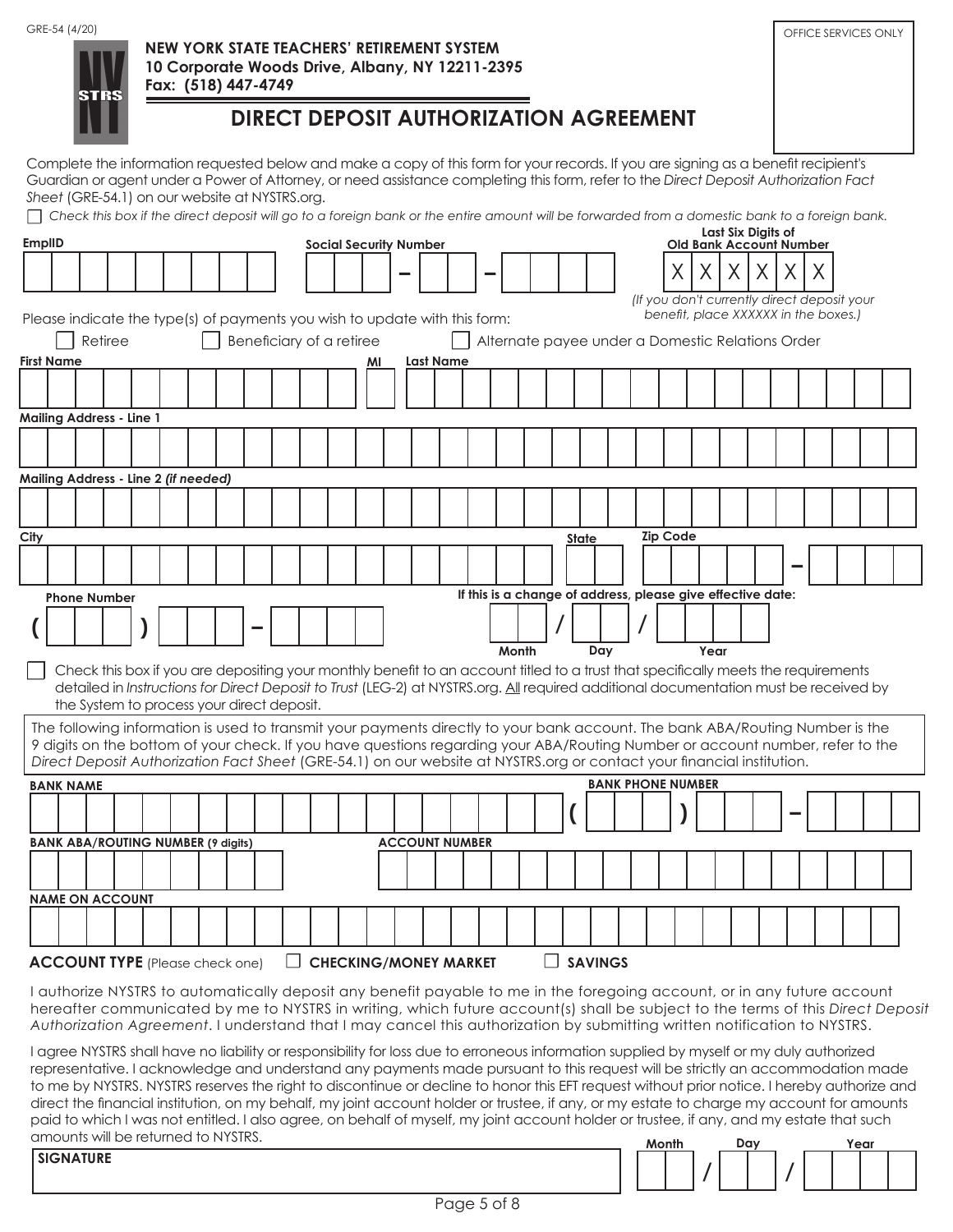

**NEW YORK STATE TEACHERS' RETIREMENT SYSTEM 10 Corporate Woods Drive, Albany, NY 12211-2395 Fax: (518) 431-8783** and the state of the

# FIN-149 (3/20)<br>
OFFICE SERVICES ONLY

# **W-4P WITHHOLDING ELECTION AND CERTIFICATE**

**If you are a Nonresident Alien, please submit Form W-8 BEN, Certificate of Foreign Status of Beneficial Owner for United States Tax Withholding and Reporting, instead of this form. W-8 BEN can be found on IRS.gov.**

Please read the information on the reverse side and the instructions below before completing this form. IRS regulations do not allow NYSTRS to withhold only a fixed dollar amount or percentage.

# **INSTRUCTIONS**

Please print your full name, home address, EmplID, Social Security number, and phone number in the appropriate boxes. Use an "X" for check box indication.

| If the address listed below is a change of your home address, check this box:                                                                                                                                      |
|--------------------------------------------------------------------------------------------------------------------------------------------------------------------------------------------------------------------|
| <b>EmplID</b><br><b>Social Security Number</b>                                                                                                                                                                     |
|                                                                                                                                                                                                                    |
| <b>Last Name</b><br><b>First Name</b><br>ΜI                                                                                                                                                                        |
|                                                                                                                                                                                                                    |
| <b>Mailing Address - Line 1</b>                                                                                                                                                                                    |
|                                                                                                                                                                                                                    |
| Mailing Address - Line 2 (if needed)                                                                                                                                                                               |
|                                                                                                                                                                                                                    |
| City<br><b>State</b><br><b>Zip Code</b>                                                                                                                                                                            |
|                                                                                                                                                                                                                    |
| <b>Phone Number</b>                                                                                                                                                                                                |
|                                                                                                                                                                                                                    |
| COMPLETE ONLY ONE SECTION; SIGN AND DATE ON THE LINE BELOW                                                                                                                                                         |
| Section 1                                                                                                                                                                                                          |
| I DO NOT want to have federal income tax withheld from my monthly benefit.<br>Do Not Complete Section 2                                                                                                            |
| OR                                                                                                                                                                                                                 |
| Section 2<br>I want to have federal income tax withholding calculated using marital status and the number of exemptions claimed, COMPLETE BOTH LINES<br>A & B in this section only. Complete Line C if applicable. |
| Single/widow(er)<br>Marital Status (Check One):<br>Married<br>А.                                                                                                                                                   |
| Total Number of Exemptions Claimed:<br>В.                                                                                                                                                                          |
|                                                                                                                                                                                                                    |
| \$<br>Additional Amount to be Withheld Monthly (optional):<br>C.<br>$\bullet$                                                                                                                                      |
| Do Not Complete Section 1                                                                                                                                                                                          |
| Date<br>Signature                                                                                                                                                                                                  |
| Month<br>Year<br>Day<br>Page 6 of 8                                                                                                                                                                                |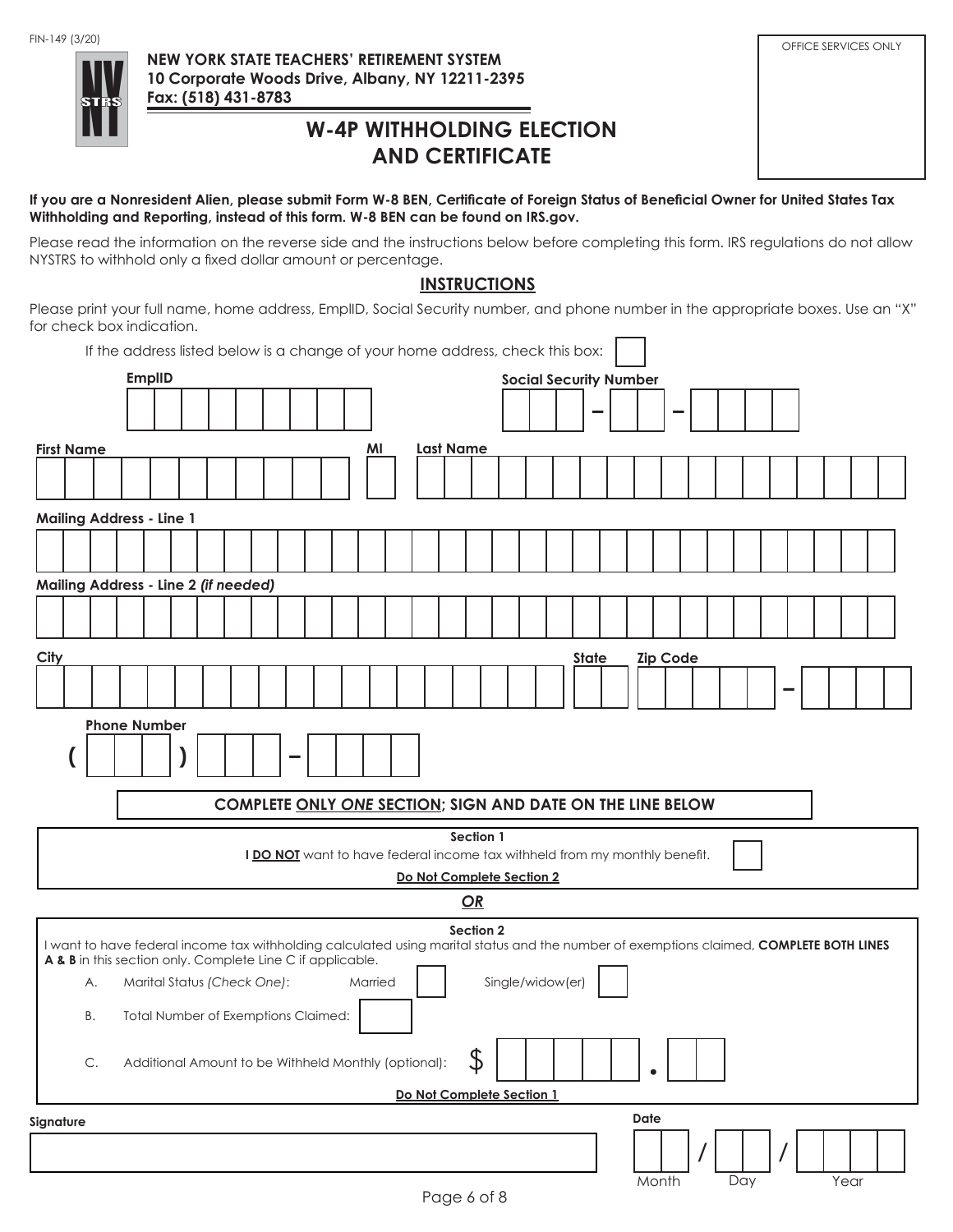Generally, the Retirement System should receive the *W-4P Withholding Election and Certificate* by the twelfth of the month that you want your withholding amount to change.

If your monthly benefit payment is currently being sent via Direct Deposit, the filing of the W-4P will not affect that process, just the amount transmitted into your account.

Any election you make will remain in effect until you change it. You may change your election at any time by using the "Tools" feature in your online MyNYSTRS account at NYSTRS.org or by requesting and filing another *W-4P Withholding Election and Certificate*.

If you do not submit a W-4P form, the System must withhold as if you are married claiming three withholding allowances.

IRS regulations on federal tax withholding for pension payments do not allow NYSTRS to withhold only a fixed dollar amount or a certain percentage. Your options for federal tax withholding on your pension are:

1. **Have no federal income tax withheld from your monthly benefit.** You would then be responsible for paying any taxes you may owe yourself directly to the IRS on a quarterly basis or when you file your tax return.

**Please note:** If you have too little tax withheld, you will generally owe tax when you file your tax return and may owe a penalty unless you make timely payments of estimated tax.

2. **Request that NYSTRS withhold the federal income tax based on your marital status**  and number of exemptions claimed. If that does not result in enough tax being withheld, you may also request that an additional dollar amount be withheld on top of what NYSTRS calculates using federal tax tables. The tax tables are available on the Retirees page of our website (NYSTRS.org) under Taxes & Estate Planning.

We suggest you consult with a tax professional to determine which option is best for you.